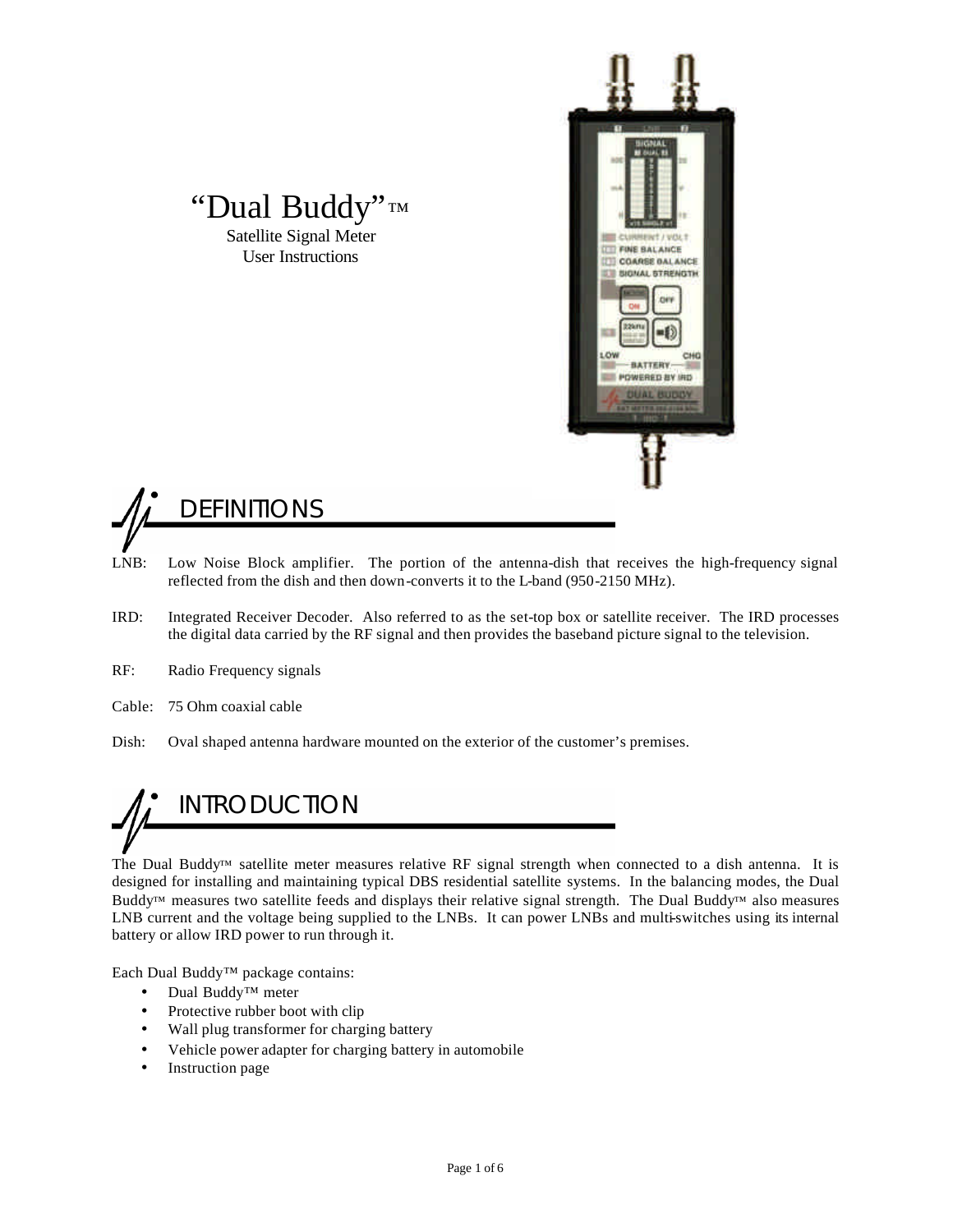

Specifications subject to change without notice.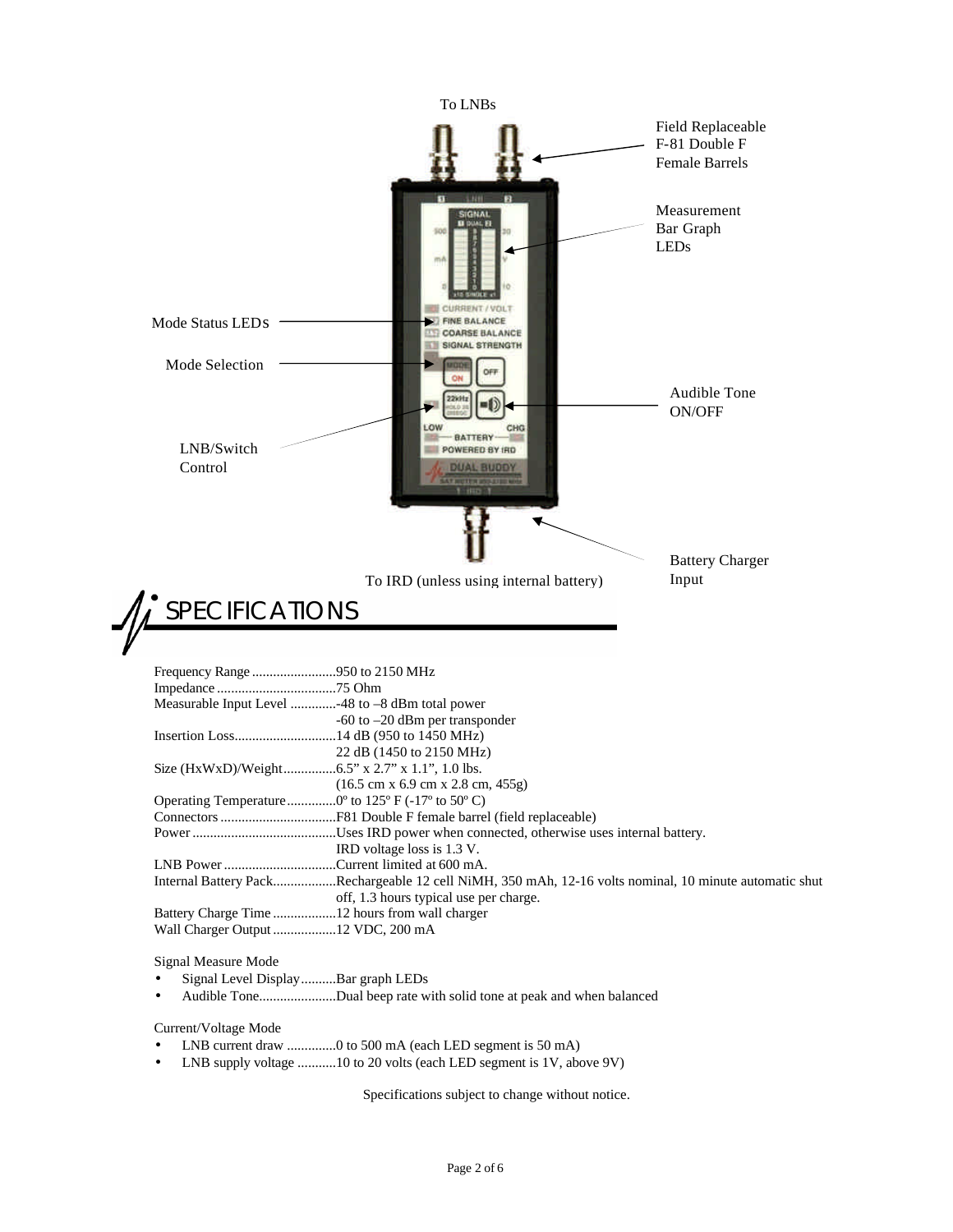

**SIGNAL STRENGTH:** Measures and displays the signal strength on input connector [1]. Each segment of the left LED bar graph is equal to 10 segments of the right LED bar graph. To align the dish for maximum signal strength, obtain the highest possible measurement on the left LED bar graph and use the right side LED bar graph for fine alignment. The measurement displayed is relative signal strength; more is stronger. The numeric value displayed is NOT tied to the IRD's signal quality value. However, after a few installs, you may learn to correlate the value on the Dual Buddy™ to an approximate IRD value.

#### **AUTO RANGING**

When the Dual Buddy receives a signal greater than the two top segments on the LED bar graphs (99), the unit will automatically switch into an upper scale mode that will allow you to continue peaking the dish. When the Dual Buddy enters this mode, the SIGNAL STRENGTH LED will flash and the signal level displayed will drop to around 70, allowing extra scale to peak the dish.

- **COARSE BALANCE:** Measures and displays the signal strength on input connectors [1] & [2]. The measurement sensitivity is fairly coarse (4 dB per bar). The left LED bar graph corresponds to input [1] and the right with input [2]. You should achieve a peaked and balanced alignment in the COARSE BALANCE mode before going to the FINE BALANCE mode.
- **FINE BALANCE:** Measures and displays the signal strength on inputs [1] & [2]. Because the FINE BALANCE mode is so sensitive (0.8 dB per bar), if you have not previously peaked and balanced the alignment in the COARSE mode, the measurement may be off scale and displayed as a flashing bar (top bar flashing for above scale, bottom bar flashing for below scale). If this occurs, go to the COARSE BALANCE mode to peak and balance the coarse alignment again.
- **CURRENT/VOLT:** Current drawn by the LNB(s) is displayed on the left LED bar graph. Voltage being supplied is displayed on the right LED bar graph.

If the Dual Buddy™ detects an over-current situation, it will switch to CURRENT/VOLT mode and flash the highest LED segment on the CURRENT side. LNB power will be shut off except for retesting every 4 seconds.

If the Dual Buddy™ detects a voltage from the IRD greater than 20V or less than 10V while in the CURRENT/VOLT mode, it will flash either the highest or lowest LED segment on the VOLT side, respectively.

#### **AUDIBLE TONE**



• Press the audible tone button to turn the tone on or off. There are three tones: slow beep, fast beep and solid. The function depends on the measurement mode:

**In SIGNAL STRENGTH mode:** The audible tone will be a slow beep if not connected to an LNB and a fast beep or solid tone when connected to an LNB.

For the audible tone to work correctly, the meter has to "learn" the installation's maximum and minimum signal level. With the meter connected to the LNB and the audible tone activated, slowly adjust the horizontal (azimuth) dish alignment over a wide left/right sweep. The audible tone will change from a solid tone to a fast beep indicating the meter is "learning and remembering" different signal strengths. After a forward sweep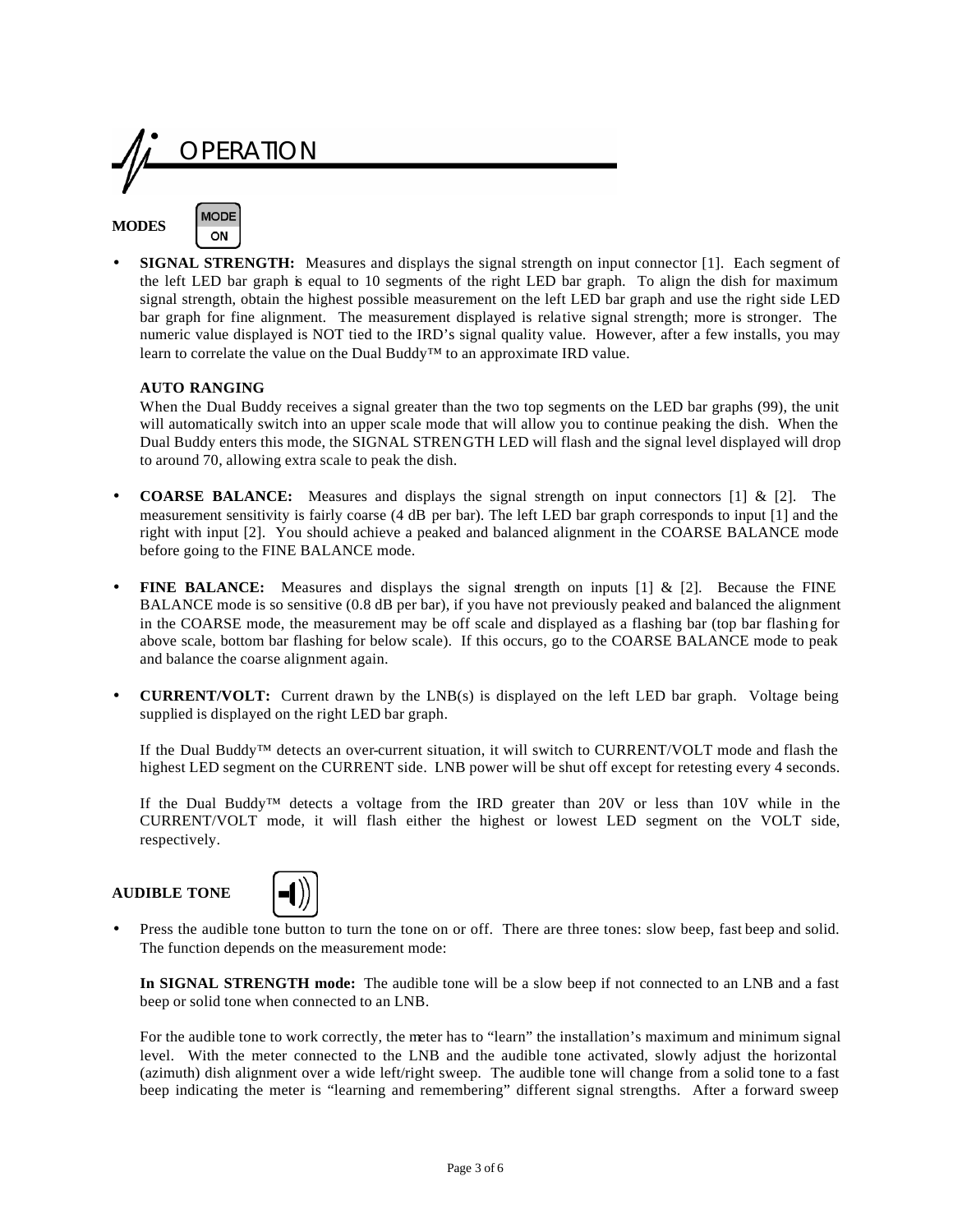through the peak signal, slowly sweep back until obtaining a solid tone, which will indicate the meter is receiving the maximum signal.

• **COARSE and FINE BALANCE:** The audible tone beeps faster as the signal strength of inputs [1] and [2] get closer to being equal. The audible tone will be solid when the inputs are closely balanced.

# PERAIION Con't



- **Normal 22 kHz:** While connected to an LNB, a quick push of the 22 kHz button provides a 22 kHz tone to the input [1] connector for controlling 22 kHz switches or universal LNBs. Another quick push of the button turns off the 22 kHz tone.
- **DISEGC<sup>TM</sup>:** While connected to an LNB, push and hold the 22 kHz button for 3 seconds. The Dual Buddy™ beeps and the adjacent LED flashes. With each new press of the button, a new DiSEqC™ command will be sent and the LED flash rate will change to indicate the LNB or switch selection made. The commands are sent on input connector [1] only.

| Flashes | DiSEqC <sup>TM</sup> switch | <b>DPP</b> and 1000.2 | DP $34/44^{\text{TM}}$ switch |
|---------|-----------------------------|-----------------------|-------------------------------|
|         |                             | $119^\circ$           | Dish 1                        |
|         |                             | $110^\circ$           | Dish 2                        |
|         |                             | $129^\circ$           | Dish 3                        |
|         |                             |                       | Dish 3                        |

### DISH ALIGNMENT

Mount the dish and adjust the azimuth, elevation, and skew per the instructions of the service provider and hardware manufacturer.

#### • **Single satellite:**

- 1) Connect the Dual Buddy's input [1] to the LNB.
- 2) Adjust the dish azimuth until signal strength is maximized on the display or audible tone.
- 3) Adjust the dish elevation until signal strength is maximized.
- **Dual Satellite:**
	- 1) Connect two cables from the LNB to input connectors [1] and [2].
	- 2) In SIGNAL STRENGTH mode, adjust the dish until signal strength on input [1] is maximized on the display or audible tone.
	- 3) Select COARSE BALANCE mode and make small adjustments to balance the left (input [1]) and right (input [2]) LED bar graphs or until a solid audible tone is obtained.
	- 4) Select FINE BALANCE mode and make small adjustments to balance the left and right LED bar graphs or until a solid audible tone is obtained.

### APPLICATION NOTES

#### **DIRECTV**™ **SINGLE SATELLITE:**

• Follow DISH ALIGNMENT instructions above.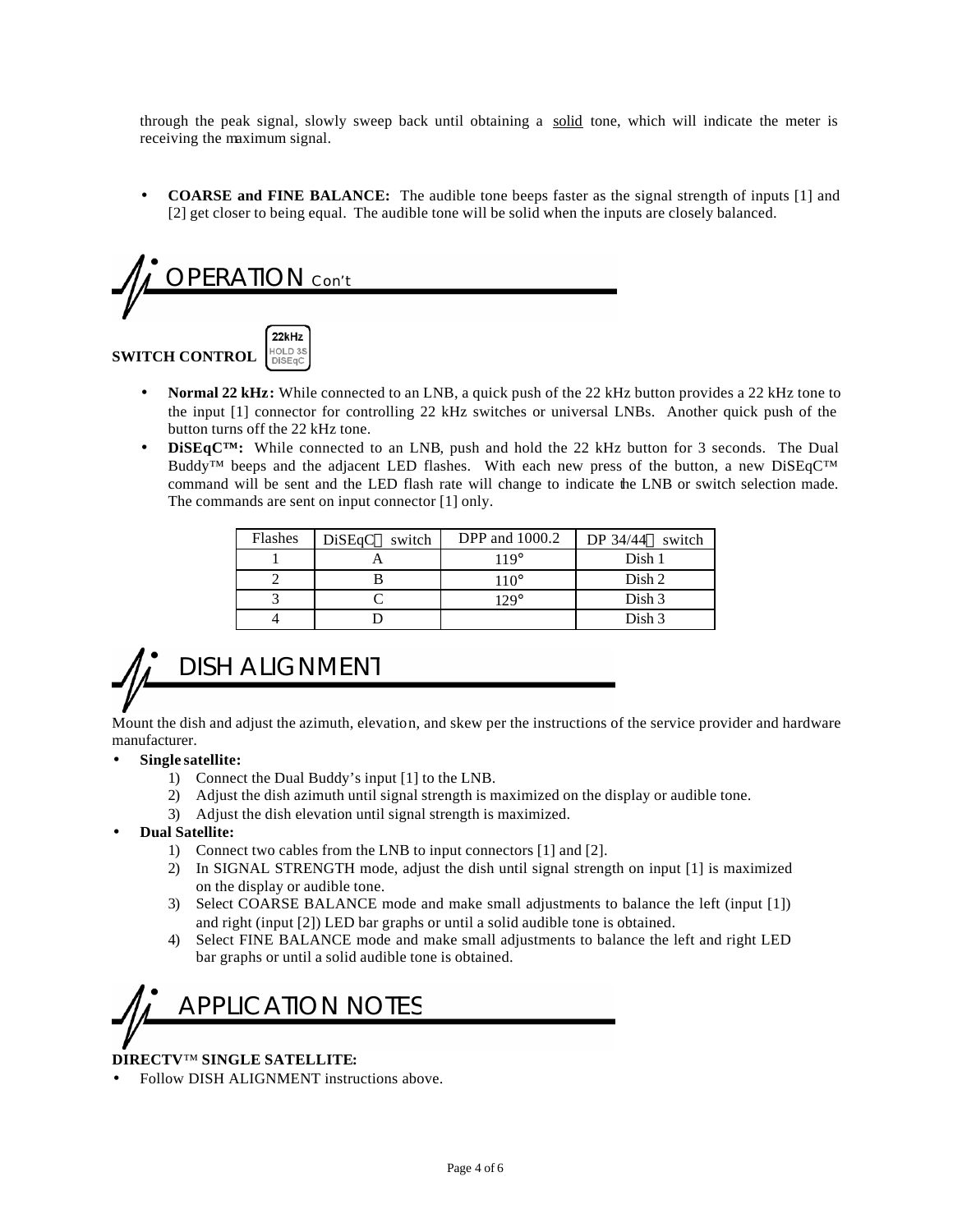

#### **DIRECTV**™ **MULTI-SATELLITE:**

- Dual Cable Input: Follow DISH ALIGNMENT instructions above.
- Single Cable Input: Signal received without the 22 kHz tone activated is from the 101º satellite. Signal received with the 22kHz tone activated is from the 119°/110° satellite signal.

Note: For North American DIRECTV™ multi-satellite antenna installations, do not try to obtain a perfectly balanced measurement on the Dual Buddy's ™ LED displays. At the time of printing these instructions, there were 16 transponders measured by the Dual Buddy™ from 101º and only 13 transponders from the 119º/110º satellites. We recommend peaking the 101<sup>°</sup> feed and then bringing the 119°/110<sup>°</sup> feed to a level no more than one bar less in the COARSE BALANCE mode and about 3 bars less in the FINE BALANCE mode.

#### **ECHOSTAR DPP TWIN LNB (119° and 110°) and 1000/1000.2 (119°, 110° and 129°):**

- Dual Cable Input: Follow DISH ALIGNMENT instructions on Page 4. With no switching commands, the cable from the 119º side will carry the 119º signal and the cable from the 110º side will carry the 110º signal.
- Single Cable Input: Connect a cable from input [1] to either side of the LNB head. Press and hold the 22 kHz button for 3 seconds to enable DiSEqC™ switching. Now, select the LNB according to the table on Page 4.

#### **ECHOSTAR SUPERDISH**™, **three LNBs (DBS 110°/119°, and FSS 105° or 121°):**

The Dual Buddy ™ can power two LNBs and the switch, but not all three LNBs at the same time. Therefore, it is necessary to work with only two LNBs at the same time. Connect the two outermost LNBs to the Dual Buddy; connect the DBS LNB to input port [1] and the FSS LNB to input port [2]. Perform the following to align the dish:

- Follow DISH ALIGNMENT instructions on Page 4. See steps 2 and 3 under the Dual Satellite section to align both outer LNBs. Do not use the FINE STENGTH MODE (Step 4) when aligning this dish.
- Disconnect both the DBS and FSS LNBs from the Dual Buddy™. Connect the middle (DBS) LNB to the Dual Buddy's™ input port [1]. Verify that adequate signal strength is being received.

#### **ECHOSTAR LEGACY (DISH 500 TWIN LNB, 110° and 119°):**

Connect both cables from the LNB head and follow DISH ALIGNMENT instructions on Page 4. The Dual Buddy™ does not control the switch inside the LNB head so the cable from the 119º side will carry the 119º signal and the cable from the 110º side will carry the 110º signal.



**Connectors:** The F-81 double F female barrels should be replaced when worn. When changing the F-81 barrels, use a 7/16" wrench. Be careful to protect and align the base connector's stinger when changing connectors.

**Battery Charging:** While the unit is off, charge it overnight to obtain a full charge. Do not use a wall transformer other than the one provided. Improper voltage or current input may damage the battery charge circuit and require non-warranted service work.